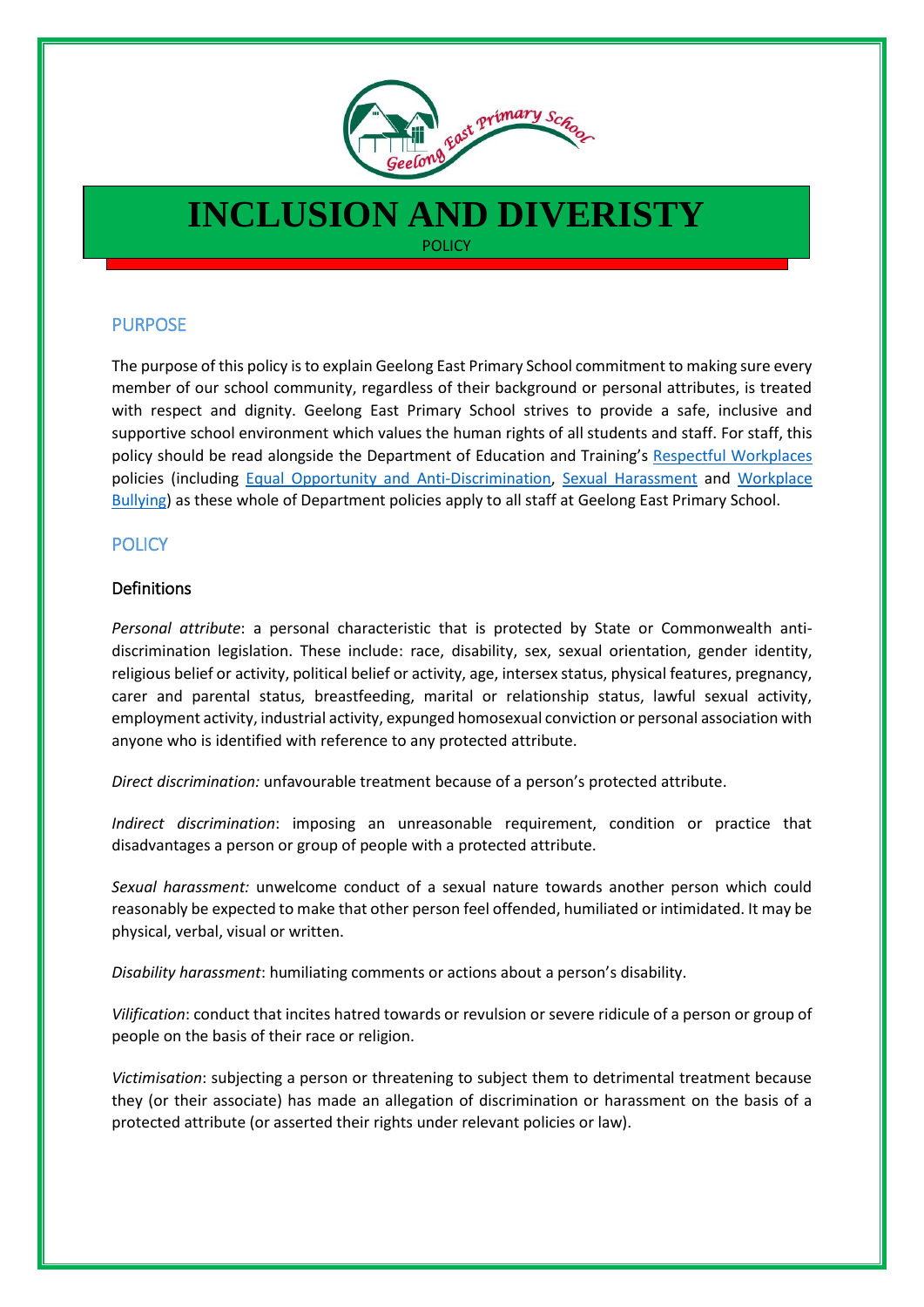#### Inclusion and diversity

Geelong East Primary School is committed to creating a school community where all members of our school community are welcomed, accepted and treated equitably and with respect regardless of their backgrounds or personal attributes such as race, language, religious beliefs, gender identity, disability or sexual orientation so that they can participate, achieve and thrive at school.

Geelong East primary School acknowledges and celebrates the diversity of backgrounds and experiences in our school community and we will not tolerate behaviours, language or practices that label, stereotype or demean others. At Geelong East Primary School we value the human rights of every student and we take our obligations under anti-discrimination laws and the Charter of Human Rights and Responsibilities seriously.

Geelong East Primary School will:

- Actively nurture and promote a culture where everyone is treated with respect and dignity
- ensure that students are not discriminated against (directly or indirectly) and where necessary, are reasonably accommodated to participate in their education and school activities (eg schools sports, concerts on the same basis as their peers
- acknowledge and respond to the diverse needs, identities and strengths of all students
- encourage empathy and fairness towards others
- challenge stereotypes that promote prejudicial and biased behaviours and practices
- contribute to positive learning, engagement and wellbeing outcomes for students
- respond to complaints and allegations appropriately and ensure that students are not victimised.

Bullying, unlawful discrimination, harassment, vilification and other forms of inappropriate behaviour targeting individuals or groups because of their personal attributes will not be tolerated at Geelong East Primary School. We will take appropriate measures, consistent with our *Student Wellbeing and Engagement* and *Bullying* policies to respond to students who demonstrate these behaviours at our school.

Students who may have experienced or witnessed this type of behaviour are encouraged to speak up and to let their teachers, parents or carers know about those behaviours to ensure that inappropriate behaviour can be addressed.

#### **Reasonable adjustments for students with disabilities**

Geelong East Primary School also understands that it has a legal obligation to make reasonable adjustments to accommodate students with disabilities. A reasonable adjustment is a measure or action taken to assist students with disabilities to participate in their education on the same basis as their peers. Reasonable adjustments will be made for students with disabilities in consultation with the student, their parents or carers, their teachers and if appropriate, their treating practitioners. Our school may consult through Student Support Group processes and in other less formal ways. For more information about support available for students with disabilities, and communicating with us in relation to a student's disability. For further information please contact the school office.